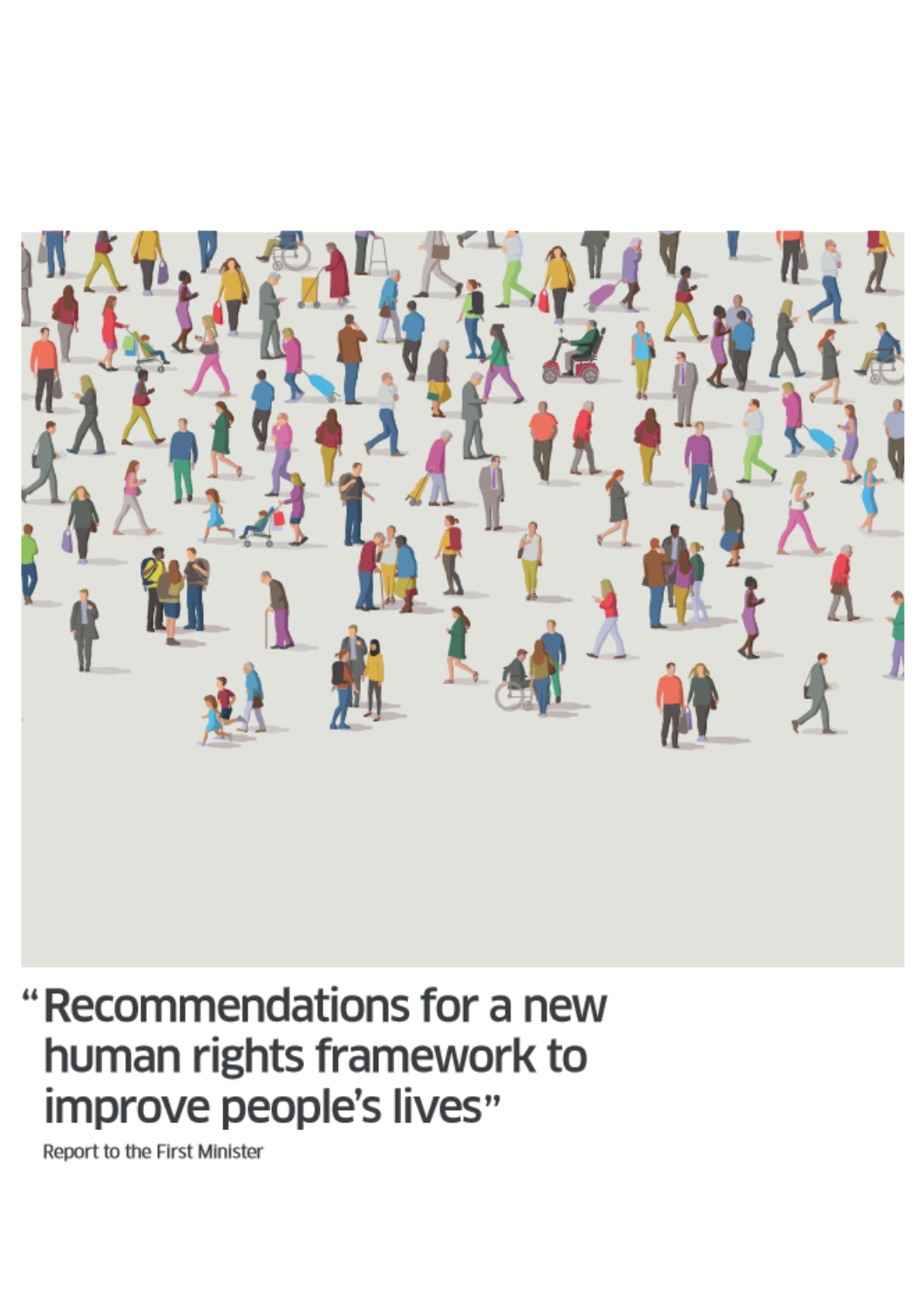## **New report recommends the creation of a new human rights framework to improve people's lives**



On International Human Rights Day, as the world marks the 70<sup>th</sup> anniversary of the Universal Declaration on Human Rights, the First Minister's Advisory Group on Human Rights Leadership has published its recommendations on how human rights leadership can be exercised in and by Scotland. Central to these recommendations is a new framework of human rights to improve people's daily lives.

Operating independently from the Scottish Government, the Advisory Group was set up

by Scotland's First Minister, as part of the 2018 Programme for Government.

It was set up to make recommendations on how Scotland can continue to lead by example in the field of human rights, including economic, social, cultural and environmental rights.

Speaking on the publication of the Report **Chair of the Advisory Group, Professor Alan Miller** said: "There is an urgent need of human rights leadership in today's world, so we were delighted that the First Minister asked us for recommendations on how Scotland can lead by example.

"The leadership steps that Scotland needs to take are clear. The internationally recognised human rights belong to everyone in Scotland and must be put into our law. As importantly, they must then be put into everyday practice. In this way people are empowered to lead lives of human dignity, to have a sense of self-worth."



The seven Recommendations from the First Minister's Advisory Group on Human Rights Leadership are as follows:

1. An Act of the Scottish Parliament which provides human rights leadership.

The Act will establish a new human rights framework to improve people's lives. It will set out for the first time and in the one place the rights belonging to everyone in Scotland. The Act will include those rights already provided by the Human Rights Act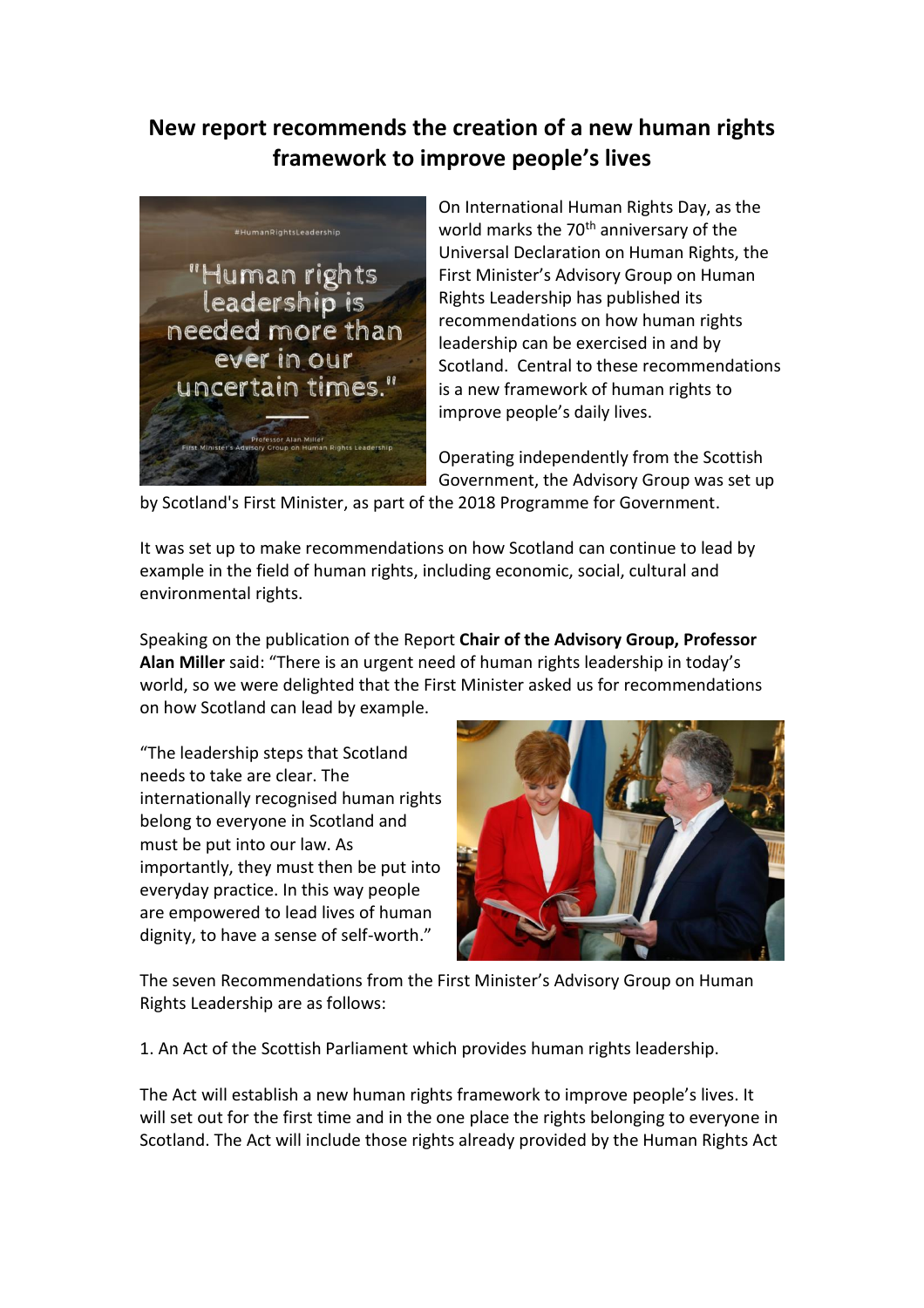and additional rights drawn from UN treaties including economic, social, cultural and environmental rights.

2. A public participatory process as a vital part of the preparation of the Act and its implementation.

3. Capacity-building to enable effective implementation of the Act to improve people's lives.

4. A Scottish Government National Mechanism for Monitoring, Reporting and Implementation of Human Rights.

5. Development of human rights indicators for Scotland's National Performance Framework.

6. Process of implementation of recommendations – to be led by a National Task Force.

7. Integration of any further devolved powers into the framework as proposed in Recommendation 1 and, if independence, a written constitution including a bill of Rights for Scotland.

For more information and to see the full report to the First Minister please visit: [www.humanrightsleadership.scot](http://www.humanrightsleadership.scot/)